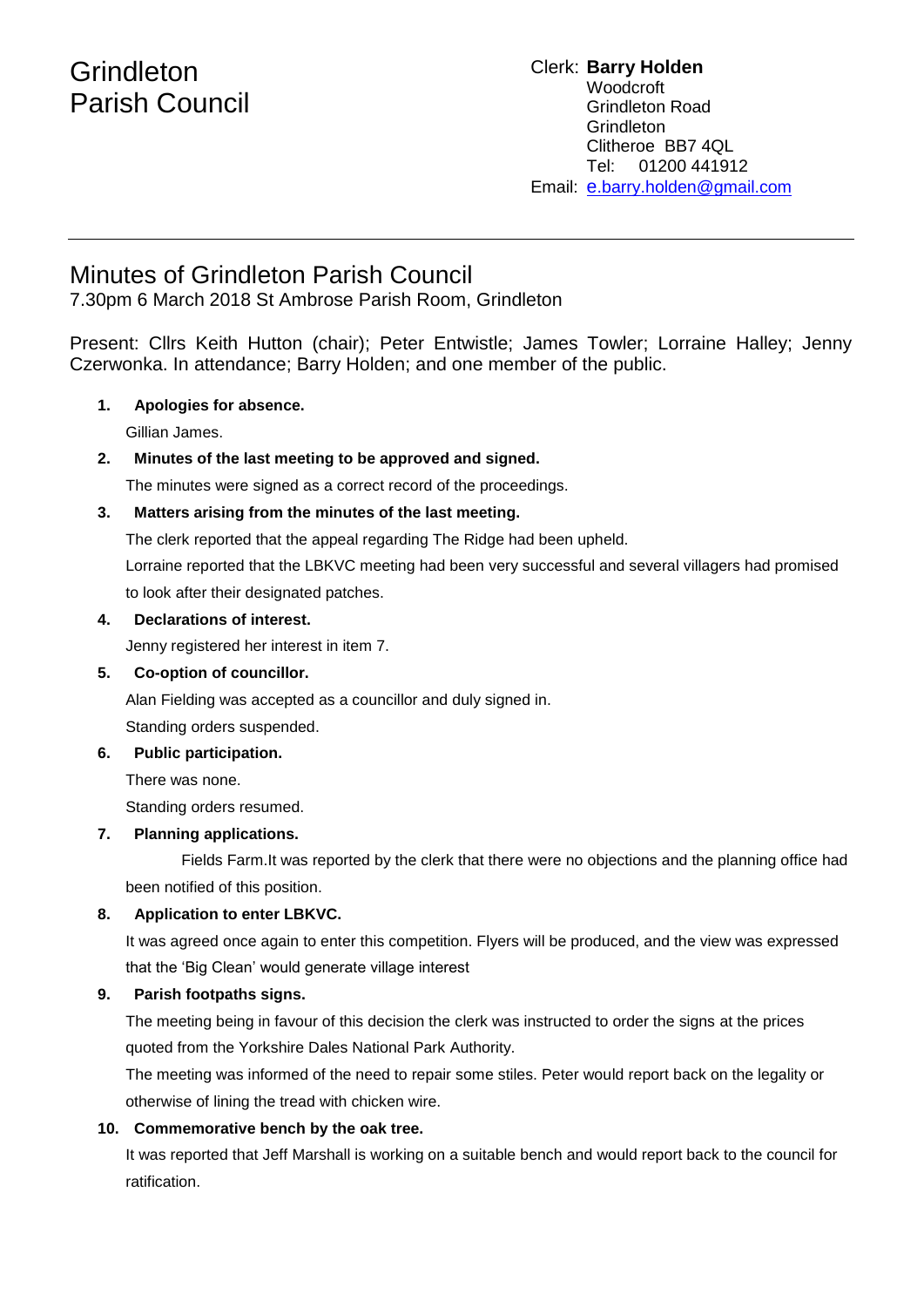# **Grindleton** Parish Council

#### Clerk: **Barry Holden** Woodcroft Grindleton Road **Grindleton** Clitheroe BB7 4QL Tel: 01200 441912 Email: [e](mailto:edwardbholden@yahoo.co.uk).barry.holden@gmail.com

#### **11. First World War Commemorative beacon on Beacon Hill.**

Permission was granted by James Towler to use the top of Beacon Hill. We would then be joining in the national commemoration.

#### **12. Commemorative stone in the parish church.**

The meeting agreed that Keith would contact Michael Ranson who has an interest in this.

#### **13. Greendale Wood – progression – suggestion of 'Friends of Greendale Wood'.**

Dave Padley has been continuing the work of thinning the wood. As good interest has been shown in the village for this project it was agreed to set up a sub-committee to look into the various implications.

#### **14. Provision of a stone sign 'Grindleton' at one entrance to the village.**

A local stone pillar having been obtained estimates will be found for the engraving and fixing in place.

#### **15. Common Land issues.**

This was still with LCC. A check would be made to see if the conifers have been removed from Duckey Leach.

#### **16. Plans for the 'Big Clean'.**

Action in the village will be taking place for this event.

#### **17. Purchase of Main Street phone box.**

It was agreed to purchase the phone box for £1. Provision will be made for the expenses required to fit it out with shelving etc. BT would continue to supply the power at their expense.

#### **18. Grass cutting of football field.**

This item was deferred until the May meeting.

#### **19. Programme for the Annual Parish Meeting.**

It was agreed that an Open Day type programme will be produced with the village organisations taking part. The date will be arranged.

#### **20. Plans for establishing public opinion on village issues.**

It was agreed to seek public opinion on this, within our acceptable limits. Concerns were expressed regarding activities for our teens.

#### **21. Expenditure and income since the last meeting.**

The clerk informed the meeting that a Concurrent grant of £264 has been received. We have £24071.17 in the bank.

#### **22. Request to approve accounts for payment.**

St Ambrose £15; HMRC £186.80 (1/4/18); EB Holden £298.20 (1/4/18); LBKVC £15.

#### **23. Report from RVBC councillor.**

There was none.

#### **24. Reports of the Grindleton organisations.**

GRGC. The stone along with a sign was to be placed at the front of the Pavilion. The shelter is to be under-drawn along with climbing-resistant paint, and the fence adjacent to the road is to be replaced.